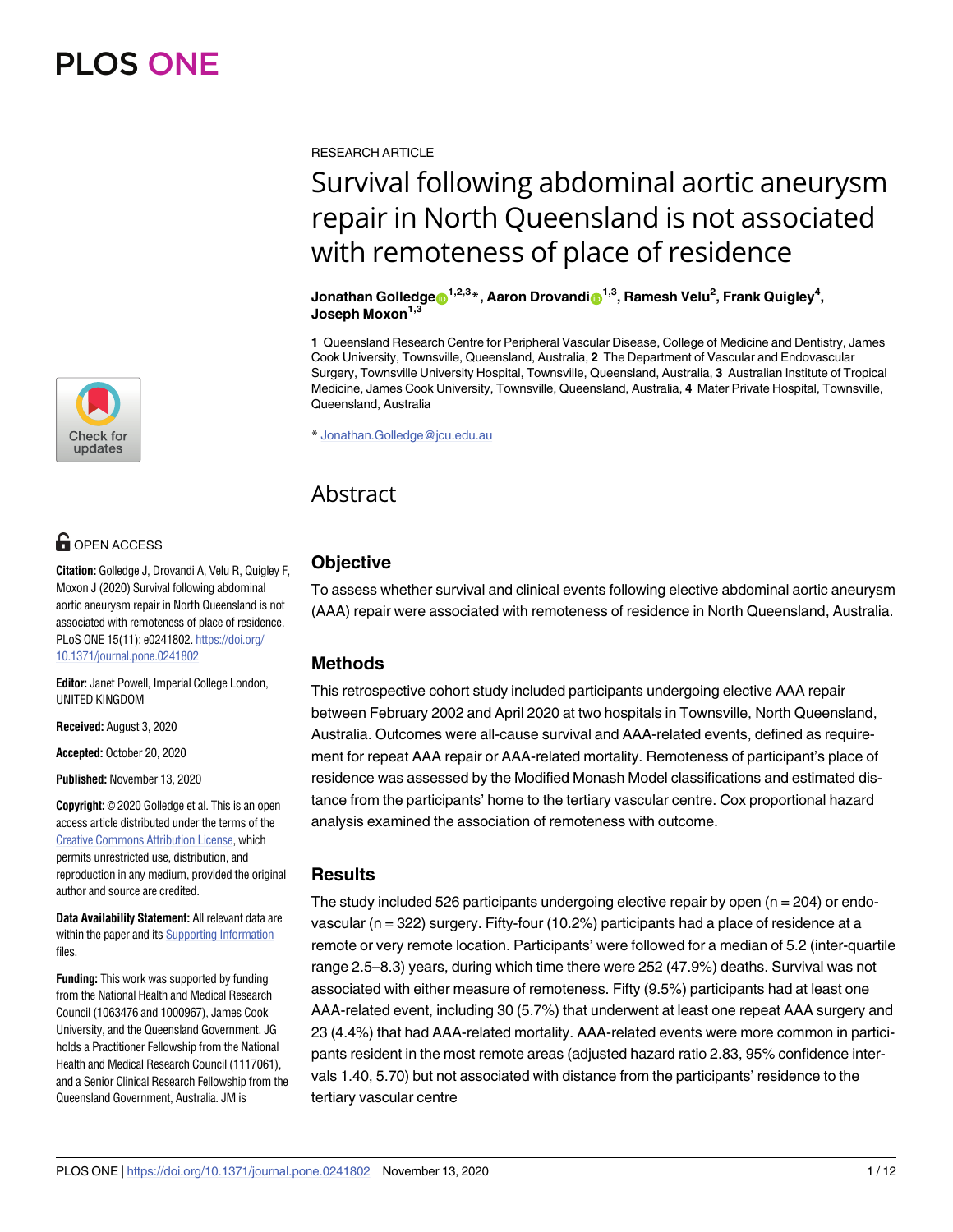<span id="page-1-0"></span>supported by an Advance Queensland Fellowship from the Queensland Government.

**Competing interests:** The authors have declared that no competing interests exist.

#### **Conclusions**

The current study found that participants living in more remote locations were more likely to have AAA-related events but had no increased mortality following AAA surgery. The findings emphasize the need for careful follow-up after AAA surgery. Further studies are needed to examine the generalisability of the findings.

#### **Introduction**

Abdominal aortic aneurysm (AAA) is a common cause of death in older adults due to aortic rupture [\[1\]](#page-9-0). The only effective treatment to prevent AAA rupture is elective surgical repair by either open or endovascular surgery [\[2,](#page-9-0) [3\]](#page-9-0). A number of prior observational studies have reported that the outcome of AAA repair is worse in hospitals with low volumes and this has led to the centralization of services for AAA repair in some countries, such as the UK and Spain [\[4–6](#page-9-0)]. The European Society for Vascular Surgery guidelines recommend that AAA repair should only be considered in centers with a minimum annual case volume of 30 [[7](#page-9-0)]. Centralizing vascular surgery practice has some challenges for consumers and providers, particularly in countries where populations are dispersed over large land areas. The north part of Queensland in Australia has one of the most dispersed populations in the world with a population of around 300,000 dispersed over a land area of more than 200,000 km<sup>2</sup>. Vascular surgery services to this region are provided by one public (Townsville University Hospital) and one private (The Mater Private Hospital Townsville) hospital with a staff of four vascular surgeons [\[8,](#page-9-0) [9\]](#page-9-0). Individuals requiring AAA repair need to attend one of these hospitals, which may require them to travel as far as 900 km. The Northern Queensland region also includes areas with varying availability of primary health services and imaging services with some areas, such as Cardwell, Hughenden, Nelly Bay and Collinsville, recognized as remote or very remote. Living in more remote and distant localities can be associated with challenges in obtaining medical care and attending tertiary hospitals, which is thought to contribute to geographic disparity in the outcomes for many chronic diseases [\[10](#page-10-0), [11\]](#page-10-0).

Complications after open or endovascular AAA repair, such as anastomotic aneurysm, graft infection, endoleak, graft migration, graft occlusion and new aneurysm formation, are well described and therefore current guidelines recommend long-term follow-up with intermittent imaging [\[7,](#page-9-0) [12](#page-10-0)]. Living in remote or distant regions would be expected to pose greater challenges in attending appointments needed to monitor graft failure and thus might be associated with a lower rate of corrective surgery and a higher risk of late AAA rupture. Remoteness is also associated with greater prevalence of chronic diseases which may be association with increased perioperative or long-term mortality [\[10,](#page-10-0) [11](#page-10-0)]. There has however been limited investigation of the association of remoteness of place of residence on long-term outcome after AAA repair. This is an important consideration for whether centralization of services for AAA is appropriate.

The aim of this study was to examine whether outcomes for participants undergoing elective AAA surgery in North Queensland, Australia varied depending on the remoteness of their place of residence, and physical distance to their servicing hospital.

#### **Materials and methods**

#### **Study design and participants**

This investigation was a retrospective study of elective AAA repair at The Townsville University public hospital and The Mater Private Hospital Townsville between February 2002 and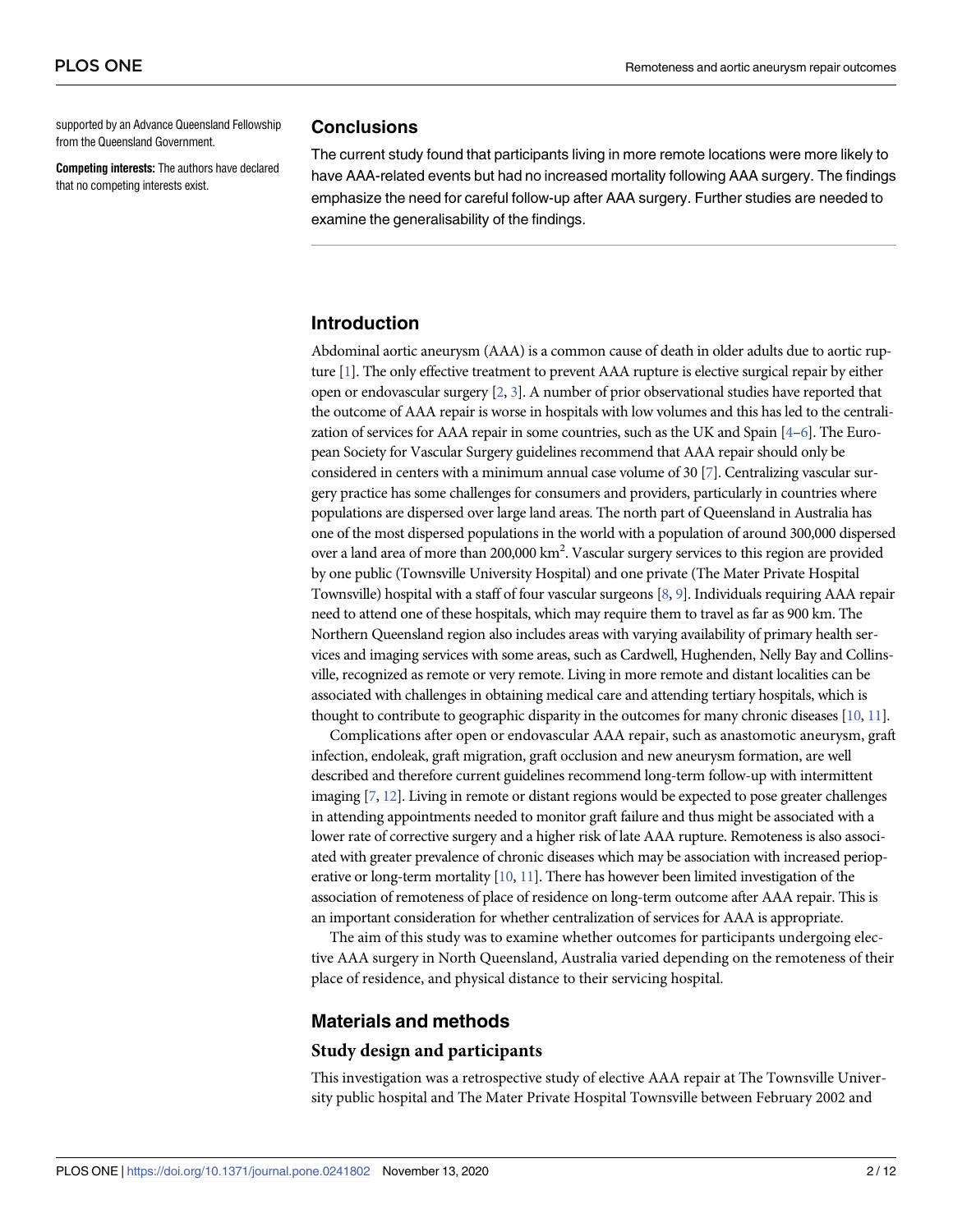<span id="page-2-0"></span>April 2020. February 2002 was chosen at the commencement time for this study as this is when the tertiary Vascular and Endovascular Surgery Department in Townsville was established. Participants were eligible for inclusion if they underwent elective surgical repair of an asymptomatic abdominal aortic or abdominal aorto-iliac aneurysm by endovascular or open surgery at either of these hospitals. Emergency repairs of ruptured or symptomatic AAAs were not included. Participants were generally selected for elective repair if they had an asymptomatic AAA measuring  $\geq$ 50mm in diameter after discussion at a multi-disciplinary meeting. Endovascular AAA repair was favoured for aneurysms that were anatomically suitable including an aneurysm neck length of  $\geq$ 15mm and suitable access vessels. Open surgery was generally reserved for participants that were deemed fit without severe respiratory disease, evidence of reversible cardiac ischemia on a myocardial perfusion scan or stress test, or heart failure on echocardiography. Ethical approval was granted from the Townsville Hospital and Health Services Ethics Committee (HREC/13/QTHS/125). Public health act approval was obtained for a waiver of consent due to the retrospective design (RD004829). The Strengthening the Reporting of Observational Studies in Epidemiology (STROBE) guidelines for reporting observational studies were followed for the reporting of this study (**S1 [Table](#page-8-0)**) [\[13\]](#page-10-0).

#### **Remoteness**

Participant's remoteness was coded according to their suburb of residence using the 2019 Modified Monash Model classifications, which categorises an area based on geographical remoteness and town population size [[14](#page-10-0)]. This was coded as metropolitan or large regional town (categories 1–2), medium regional town (categories 3–4), small regional town (category 5) or remote location (categories 6–7). Physical distance from the hospital where repair was performed, referred to as distance from the tertiary vascular centre, was calculated for each participant, as the estimated driving distance from the participants' suburb of residence to The Townsville University Hospital or The Mater Private Hospital Townsville, as appropriate, using google maps.

#### **Definitions of risk factors and medications recorded**

Smoking was defined as current smoking (smoking within the last month), ever smoking, or never smoking based on history [\[15,](#page-10-0) [16\]](#page-10-0). Hypertension, diabetes and stroke were defined by a documented past history of diagnosis of these conditions [\[15,](#page-10-0) [16\]](#page-10-0). Ischemic heart disease (IHD) was defined as a documented history of myocardial infarction, angina, or previous treatment of IHD [[16](#page-10-0)]. Participants that self-identified as Aboriginal and Torres Strait Islanders were recorded as such, and other participants were considered as Non-Indigenous Australians. Family history of AAA was defined by at least one first-degree relative with a history of AAA. Relative levels of social advantage and disadvantage was coded based on participant's residence postcode using the Index of Relative Social Advantage and Disadvantage scores available through the Australian Bureau of Statistics [\[17\]](#page-10-0). All prescribed medications were recorded at the time of surgery. Body mass index (BMI) and resting blood pressure were mea-sured as previously described [[15](#page-10-0), [16](#page-10-0)].

#### **Definition and assessment of outcomes**

Participants were followed up as part of normal care, usually at 3, 6 and 12 months and then annually following surgery. Outcome data were recorded during clinical reviews and were also obtained from linked hospital admission records using the Queensland hospital admitted patient data collection as previously described [[15](#page-10-0), [18](#page-10-0)–[20\]](#page-10-0). These data are regularly audited to minimize inaccuracies  $[21]$ . The primary outcome of this study was all-cause survival. The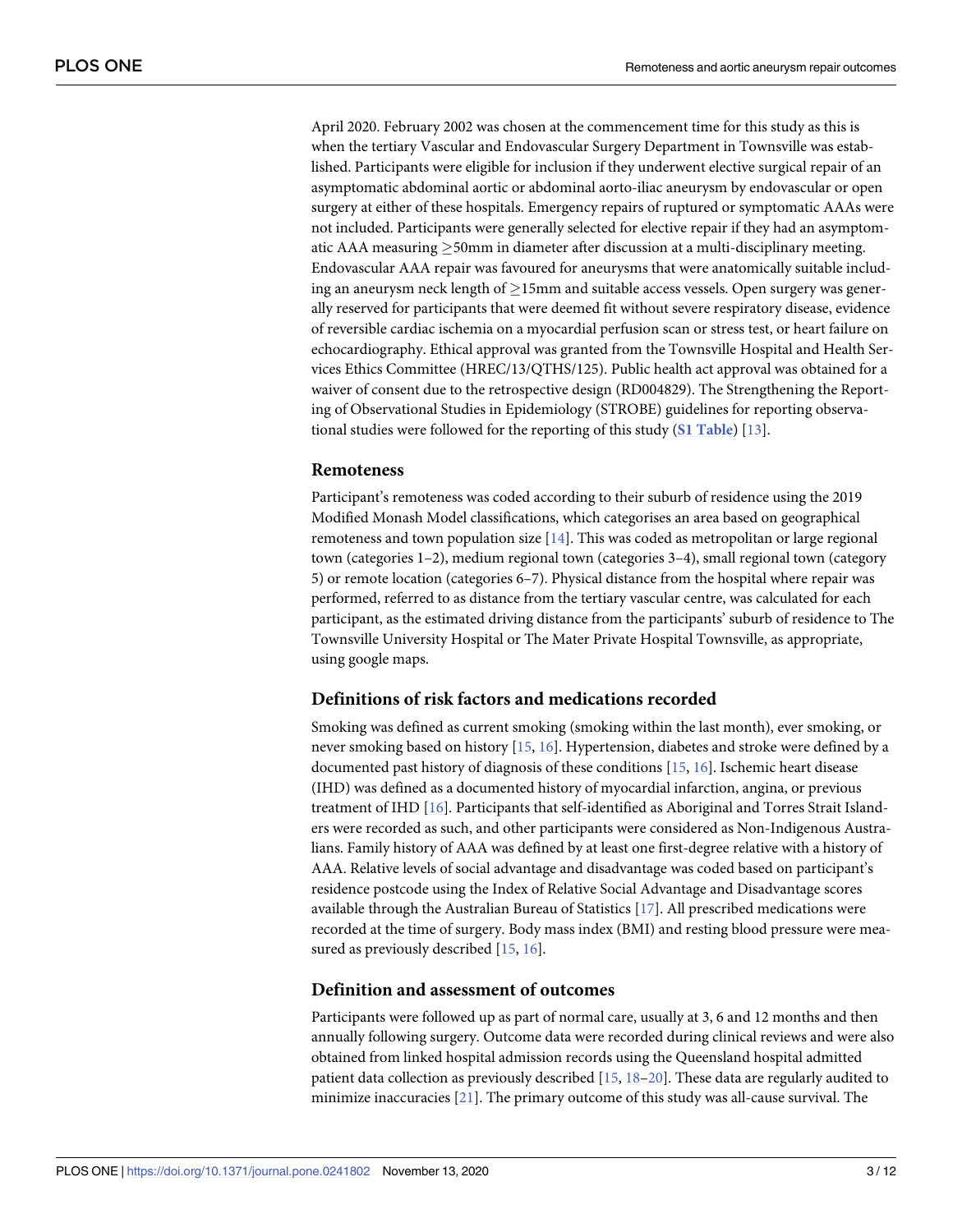<span id="page-3-0"></span>secondary outcome was AAA-related events defined as repeat AAA surgery needed due to failure of aneurysm exclusion or graft occlusion or infection, or aneurysm-related mortality. The latter included any death within 90 days of AAA repair or related to AAA rupture. Causes of death were classified using the International Statistical Classification of Diseases and Related Health Problems (ICD)-10 codes [[22](#page-10-0)].

#### **Sample size**

Since this was a retrospective observational study the sample size was informed by the available participants during the study period rather than as a results of a pre-specified sample size estimate. Prior to analysis the available sample size was considered based on the plan to assess the association between remoteness and survival in an adjusted Cox proportional hazard analysis. Mortality over 5 years was estimated to be approximately 40% based on a prior study in this population [\[23\]](#page-10-0). The Cox proportion hazard analyses were planned to include up to 10 covariates of which some, such as Modified Monash Model classifications, had multiple permutations. It was estimated that at least 500 individuals would lead to a well powered analysis considering the requirement to attain at least 10 outcome events per degree of freedom according to Monte-Carlo simulations [[24](#page-10-0)].

#### **Data analysis**

Continuous data were not normally distributed according to the Shapiro Wilk test and were presented as median and inter-quartile range (IQR) and compared between groups using the Mann-Whitney U test. Categorical variables were compared using Pearson's chi squared test. In order to examine the association of remoteness with survival and AAA-related events, Cox proportional hazard analyses were performed which included adjustment for risk factors that were identified to have bivariate association with the relevant outcome with a p value of *<* .05. Participants were censored at the time of their first relevant event, or date of last follow-up if no event was experienced. Hazard ratios (HR) and 95% confidence intervals (CI) were presented. Data were analysed using the SPSS v25 (IBM, Armonk, NY) software package. Event incidence curves were generated using the R software package (R Core Team, Vienna, Austria) and statistical analysis performed with log rank test. P values of *<* .05 were considered significant for all analyses.

#### **Results**

#### **Characteristics of participants**

A total of 526 participants that had endovascular (322; 61.2%) or open surgical (204; 38.8%) AAA repair were included. The proportion of participants having endovascular repair progressively increased throughout the study period (2002 to 2006: 52 of 144, 36.1%; 2007 to 2012: 136 of 214, 63.6%; 2013 to 2020: 134 of 168, 79.8%; p*<*0.001). Compared to participants having open surgery, those that underwent endovascular AAA repair were significantly older, significantly more likely to have diabetes and had a significantly greater BMI, where measured (**[S2](#page-8-0) [Table](#page-8-0)**). There was no association between the measures of remoteness or Index of Relative Social Advantage and Disadvantage and method of AAA repair (**S2 [Table](#page-8-0)**).

#### **Association between rurality and survival**

Participants were followed for a median of 5.2 (inter-quartile range 2.5–8.3) years. Due to the progressive increased use of endovascular repair in recent years, the available following of participants having endovascular surgery (median 4.6, inter-quartile range 2.1–6.9 years) was less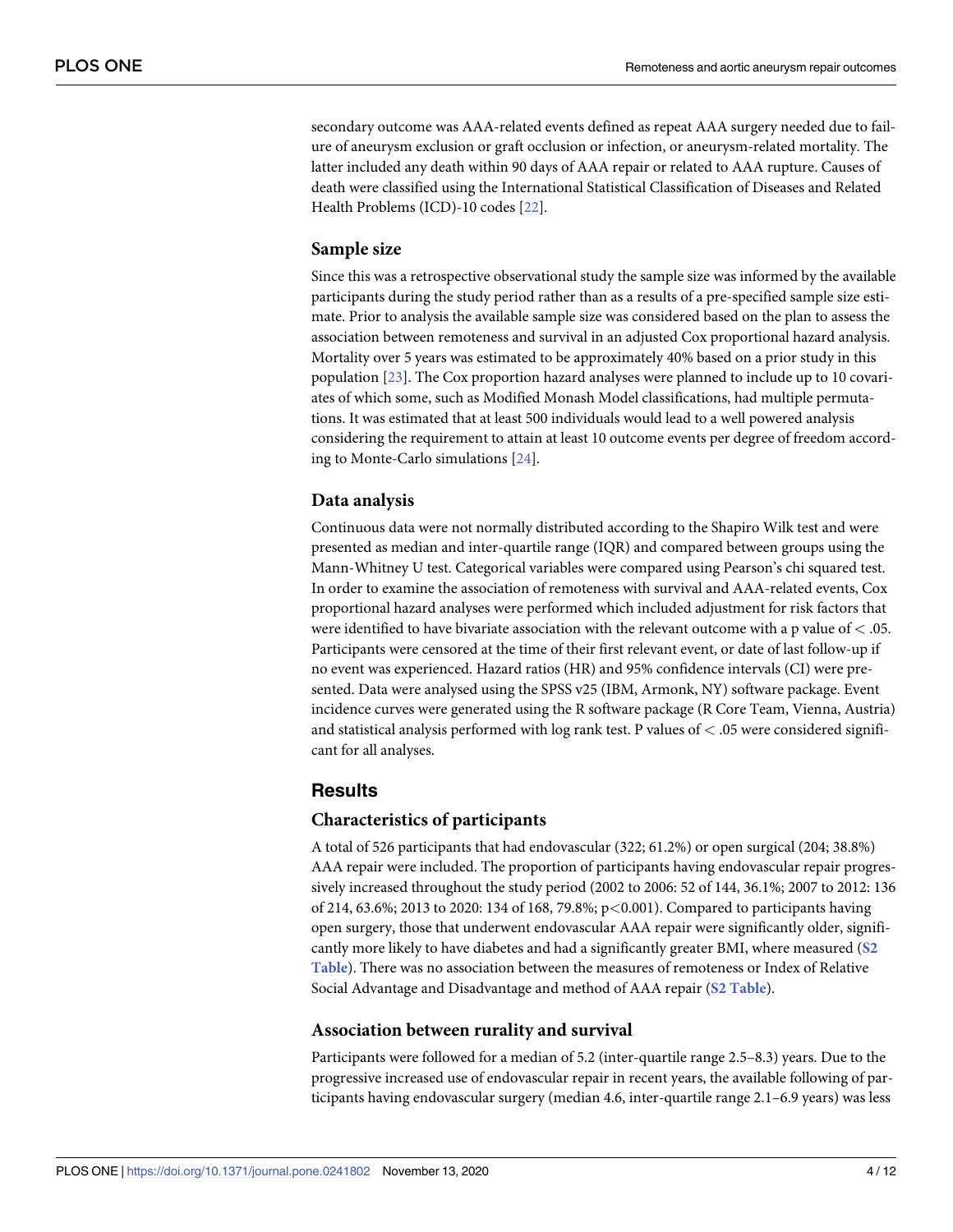| <b>Risk factor</b>                           | Died ( $N = 252$ ) | Did not die $(N = 274)$ | P value |
|----------------------------------------------|--------------------|-------------------------|---------|
| Open AAA repair                              | 89 (35.3%)         | 115 (42.0%)             | 0.118   |
| Endovascular AAA repair                      | 163 (64.7%)        | 159 (58.0%)             | 0.118   |
| Age                                          | 74.7 (69.4-79.3)   | $70.6(65.6 - 75.0)$     | < 0.001 |
| Female                                       | 46 (18.3%)         | 35 (12.8%)              | 0.082   |
| Aboriginal or Torres Strait Islander         | $5(2.0\%)$         | $6(2.2\%)$              | 0.869   |
| Family history of AAA                        | $15(6.0\%)$        | 26 (9.5%)               | 0.131   |
| Current smoker                               | 62 (24.6%)         | 78 (28.5%)              | 0.316   |
| Diabetes                                     | 45 (17.9%)         | 46 (16.8%)              | 0.746   |
| Hypertension                                 | 193 (76.6%)        | 195 (71.2%)             | 0.158   |
| Ischemic heart disease                       | 143 (56.7%)        | 124 (45.3%)             | 0.008   |
| Prior stroke                                 | 24 (9.5%)          | $10(3.6\%)$             | 0.006   |
| $\mathrm{BMI}^*$                             | $26.9(23.5-30.4)$  | $28.0(25.1-30.8)$       | 0.014   |
| Systolic blood pressure†                     | $134(120-146)$     | $132(120-145)$          | 0.414   |
| Diastolic blood pressure‡                    | $75(68-81)$        | $77(70-83)$             | 0.250   |
| Anti-platelet drug§                          | 141 (56.0%)        | 145 (52.9%)             | 0.424   |
| Statin§                                      | 128 (50.8%)        | 166 (60.6%)             | 0.031   |
| <b>IRSAD\$</b>                               | 968 (929-986)      | 966 (929-986)           | 0.874   |
| Distance from tertiary vascular centre (km)§ | $132(7-386)$       | $112(10-386)$           | 0.456   |
| Modified Monash classification§              |                    |                         | 0.734   |
| $1-2$ (large town/city)                      | 152 (60.3%)        | 164 (59.9%)             |         |
| 3-4 (medium regional town)                   | 37 (14.7%)         | 34 (12.4%)              |         |
| 5 (small regional town)                      | 36 (14.3%)         | 47 (17.2%)              |         |
| 6-7 (remote/very remote)                     | 27 (10.7%)         | 27 (9.9%)               |         |
| Follow-up (years)                            | $4.8(2.6 - 7.3)$   | $5.7(2.2 - 9.6)$        | 0.029   |

<span id="page-4-0"></span>**Table 1. Comparison of risk factors for participants that did or did not die.**

Data are presented as number (percentage), or median (interquartile range). Data only available for 389<sup>\*</sup>, 379<sup>†</sup>, 378‡, and 524§ participants. IRSAD: Index of Relative Socio-economic Advantage and Disadvantage. Modified Monash Model classification and distance from the tertiary vascular centre were not calculated in two participants visiting from the UK and Papua New Guinea.

<https://doi.org/10.1371/journal.pone.0241802.t001>

than for participants having open repair (median 7.1, inter-quartile range 3.3–10.5 years; p*<*0.001). A total of 252 (47.9%) deaths were recorded. Participants that died during follow-up were significantly older and significantly more likely to have IHD and prior stroke (**Table 1**). The participants that died also had a significantly lower BMI and were significantly less likely to be prescribed statins at the time of AAA repair. There was no association between Modified Monash Model classification or distance from the tertiary vascular center and survival (**Tables 1** and **[2](#page-5-0)** and **[Fig](#page-5-0) 1;** log rank test for associated with Modified Monash Model classifications p = .619). Common causes of death included IHD ( $n = 45$ ; 17.9%), heart failure ( $n = 16$ ; 6.3%), stroke (n = 15; 6.0%) and cancer (28.2%) (**S3 [Table](#page-9-0)**). In the Cox proportional hazard model, older participants (HR 1.05, 95% CI 1.04–1.07, per year), women (HR 1.41, 95% CI 1.01–1.96) and participants with IHD (HR 1.43, 95% CI 1.11–1.86) or prior stroke (HR 1.74, 95% CI 1.13–2.67) had significantly increased mortality.

#### **Association between rurality and AAA-related events**

Fifty (9.5%) participants had at least one AAA-related event, including 30 (5.7%) participants that underwent at least one repeat AAA surgery (7 had two repeat operations and 3 had three repeat surgeries) and 23 (4.4%) that had AAA-related mortality due to death within 90 days of elective AAA repair (14), graft infection (4) or late AAA rupture (5). Three participants had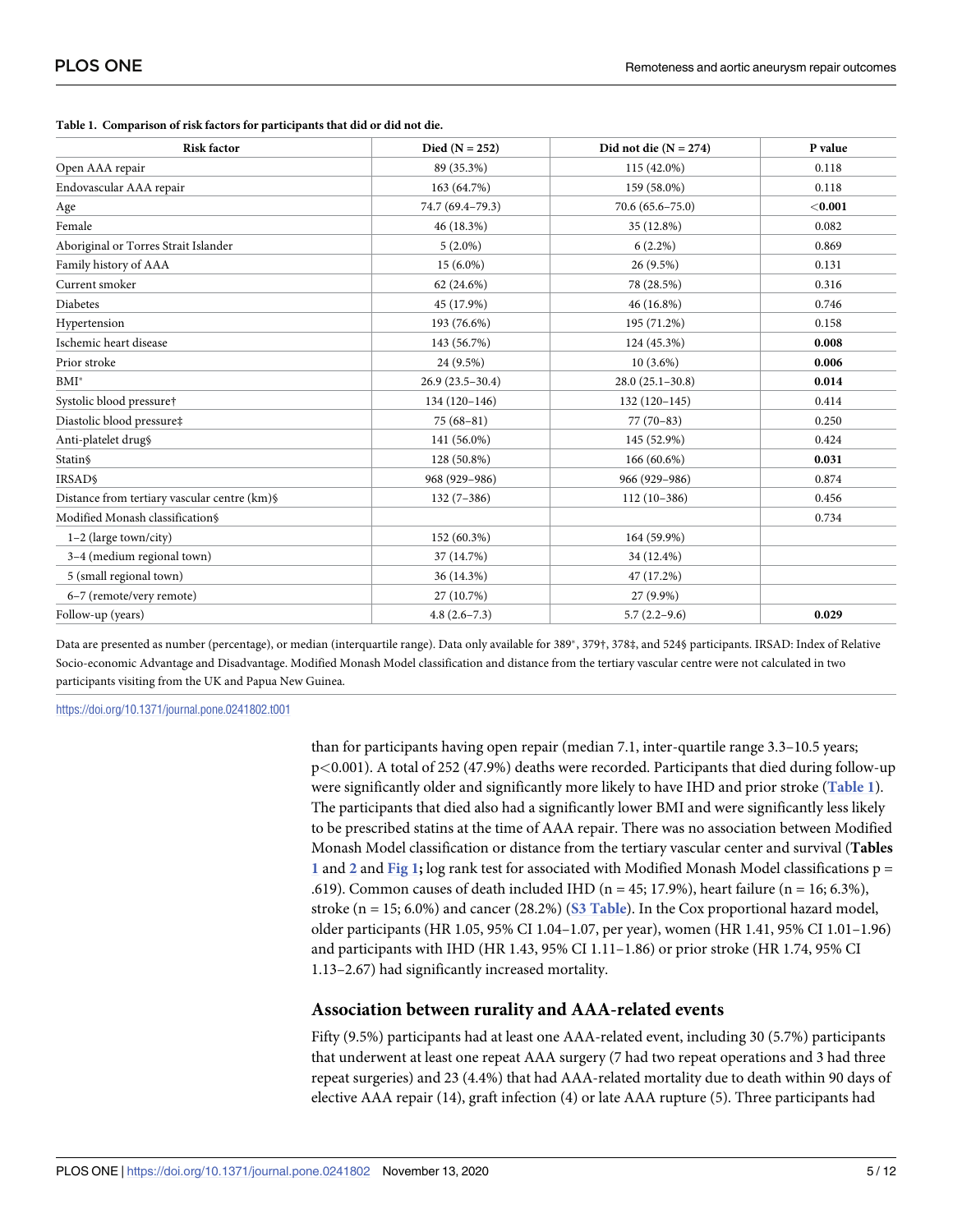| Remoteness measure                      | Death           |                 | <b>AAA-related events</b> |                 |
|-----------------------------------------|-----------------|-----------------|---------------------------|-----------------|
|                                         | Unadjusted      | Adjusted‡       | Unadjusted                | Adjusted        |
| Modified Monash classification*         |                 |                 |                           |                 |
| 3-4 (medium regional town)              | 0.92            | 0.98            | 0.82                      | 0.86            |
|                                         | $(0.64 - 1.33)$ | $(0.68 - 1.42)$ | $(0.34 - 1.97)$           | $(0.35 - 2.08)$ |
| 5 (small regional town)                 | 0.91            | 0.91            | 0.52                      | 0.55            |
|                                         | $(0.63 - 1.31)$ | $(0.63 - 1.31)$ | $(0.18 - 1.49)$           | $(0.19 - 1.56)$ |
| 6–7 (remote/very remote)                | 1.24            | 1.37            | 2.67                      | 2.83            |
|                                         | $(0.82 - 1.87)$ | $(0.91 - 2.07)$ | $(1.33 - 5.36)$           | $(1.40 - 5.70)$ |
| Distance from tertiary vascular centre† | 0.91            | 0.96            | 1.03                      | 1.04            |
|                                         | $(0.81 - 1.02)$ | $(0.85 - 1.08)$ | $(0.82 - 1.31)$           | $(0.82 - 1.32)$ |

#### <span id="page-5-0"></span>**[Table 2.](#page-4-0) Association of measures of remoteness with mortality following abdominal aortic aneurysm repair.**

This analysis does not include two participants visiting from the UK and Papua New Guinea.

�Reference category is 1–2 (large town/city).

†per 300 km (approximate standard deviation).

‡Adjusted for age, ischemic heart disease, prior stroke and statin prescription. Body mass index not included as missing in 133 participants. **§**Adjusted for prior stroke.

<https://doi.org/10.1371/journal.pone.0241802.t002>

both repeat AAA surgery and later died within 90 days of the original repair (2) or due to later graft infection (1). AAA-related events were significantly more common in participants with prior stroke and those with a place of residence that was in a location that was remote or very

## **Cumulative mortality by Modified Monash Model classification**



<https://doi.org/10.1371/journal.pone.0241802.g001>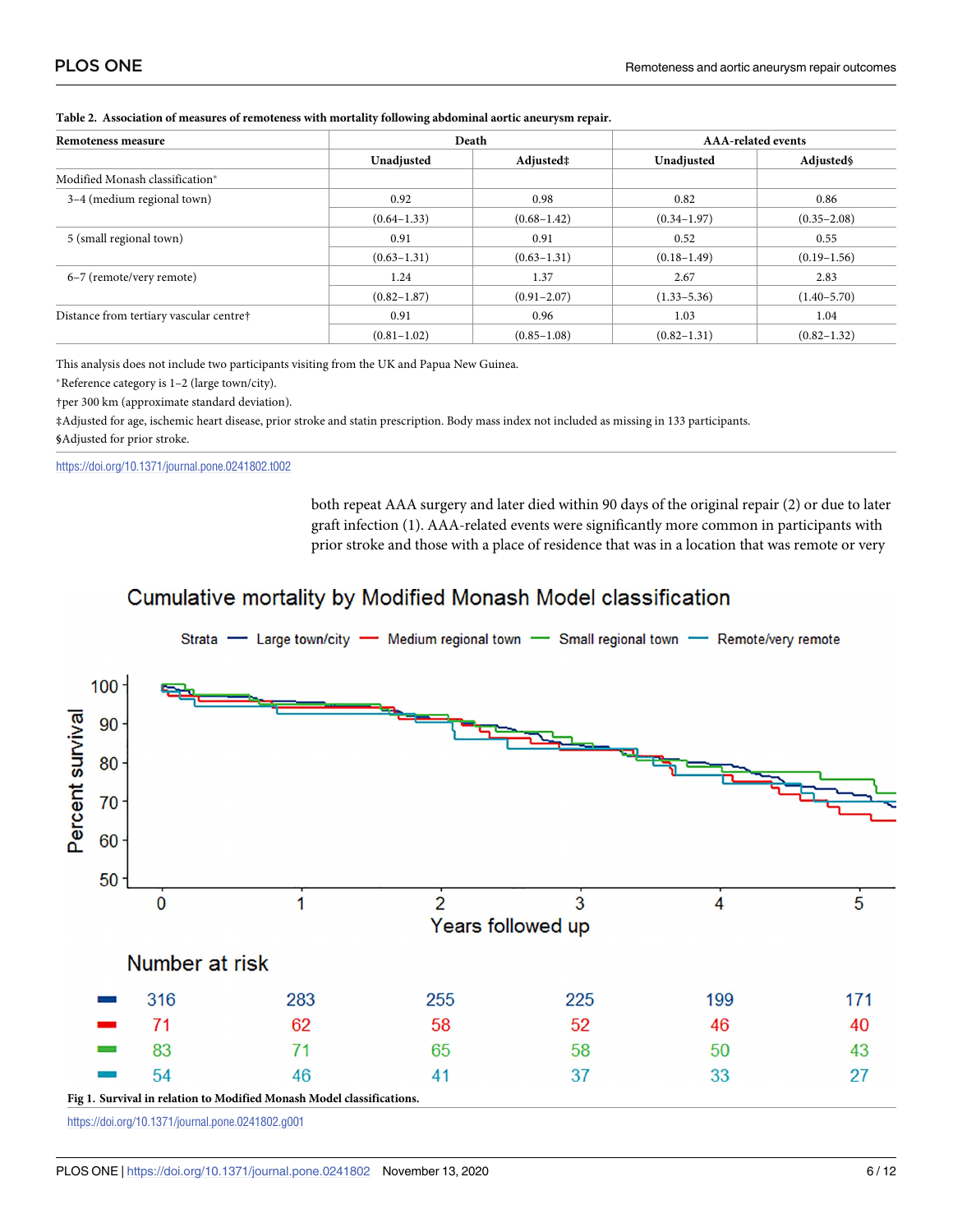| <b>Risk factor</b>                         | Abdominal aortic aneurysm-related events | P value             |       |
|--------------------------------------------|------------------------------------------|---------------------|-------|
|                                            | Yes $(N = 50)$                           | No $(N = 476)$      |       |
| Open AAA repair                            | 14 (28.0%)                               | 190 (39.9%)         | 0.100 |
| Endovascular AAA repair                    | 36 (72.0%)                               | 286 (60.1%)         | 0.100 |
| Age                                        | 74.8 (69.4-78.0)                         | $72.5(66.7 - 77.3)$ | 0.082 |
| Female                                     | $7(14.0\%)$                              | 74 (15.5%)          | 0.773 |
| Aboriginal or Torres Strait Islander       | $1(2.0\%)$                               | $10(2.1\%)$         | 0.962 |
| Family history of AAA                      | $6(12.0\%)$                              | 35 (7.4%)           | 0.244 |
| Current smoker                             | 12 (24.0%)                               | 128 (26.9%)         | 0.660 |
| <b>Diabetes</b>                            | $8(16.0\%)$                              | 83 (17.4%)          | 0.798 |
| Hypertension                               | 41 (82.0%)                               | 347 (72.9%)         | 0.164 |
| Ischemic heart disease                     | 31 (62.0%)                               | 236 (49.6%)         | 0.095 |
| Prior stroke                               | $8(16.0\%)$                              | 26 (5.5%)           | 0.004 |
| $BMI^*$                                    | $27.2(24.7-31.3)$                        | $27.4(24.6-30.6)$   | 0.850 |
| Systolic blood pressure†                   | $140(126 - 151)$                         | $131(120-145)$      | 0.065 |
| Diastolic blood pressure‡                  | $79(70-83)$                              | $75(69-82)$         | 0.348 |
| Anti-platelet drug§                        | 29 (58.0%)                               | 257 (54.2%)         | 0.610 |
| <b>Statin</b> §                            | 33 (66.0%)                               | 261 (55.1%)         | 0.138 |
| <b>IRSADS</b>                              | 966 (928-985)                            | 967 (929-986)       | 0.743 |
| Distance from the tertiary vascular centre | $103(7-387)$                             | $132(8-386)$ \$     | 0.841 |
| Modified Monash classification             |                                          |                     | 0.022 |
| $1 - 2$                                    | 29 (58.0%)                               | 287 (60.5%) \$      |       |
| $3 - 4$                                    | $6(12.0\%)$                              | 65 (13.7%) §        |       |
| 5                                          | $4(8.0\%)$                               | 79 (16.7%) \$       |       |
| $6 - 7$                                    | 11 (22.0%)                               | 43 (9.1%) §         |       |
| Follow-up                                  | $5.3(0.5 - 7.5)$                         | $5.2(2.7-8.5)$      | 0.233 |

<span id="page-6-0"></span>Table 3. Comparison of risk factors for participants that did or did not have an abdominal aortic- related event.

Data are presented as number (percentage), or median (interquartile range). Data only available for 389<sup>\*</sup>, 379†, 378‡, and 524§ participants. IRSAD: Index of Relative Socio-economic Advantage and Disadvantage. Modified Monash Model classification and distance from the tertiary vascular centre were not calculated for two participants visiting from the UK and Papua New Guinea.

<https://doi.org/10.1371/journal.pone.0241802.t003>

remote (**Table 3**). Eleven of the 54 (22.0%) participants resident in remote locations (Modified Monash Model classifications 6 or 7) had an AAA-related event compared 29 of the 316 (9.2%) in participants resident in a metropolitan or large regional town (Modified Monash Model classifications 1 or 2). Amongst participants resident in remote locations, two died within 90 days of surgery, eight required repeat AAA repairs (7 participants had one repair and one participant 3 repairs) and one died from late AAA rupture following failed endovascular repair. Cox proportional hazard analyses showed that participants' resident in remote locations had a higher risk of AAA-related events both before (HR 2.67, 95% CI 1.33–5.36) and after (HR 2.83, 95% CI 1.40–5.70) adjusting for other risk factors (**[Table](#page-5-0) 2**). Distance from the tertiary vascular centre was not associated with AAA-related events (**Tables [2](#page-5-0)** and **3**). AAArelated events were significantly associated with Modified Monash Model classifications (Log rank p = .006; **[Fig](#page-7-0) 2**).

#### **Discussion**

Elective aortic surgery is offered as a treatment to prevent AAA rupture in order to increase survival in individuals with large AAAs. This study is the first to assess the impact of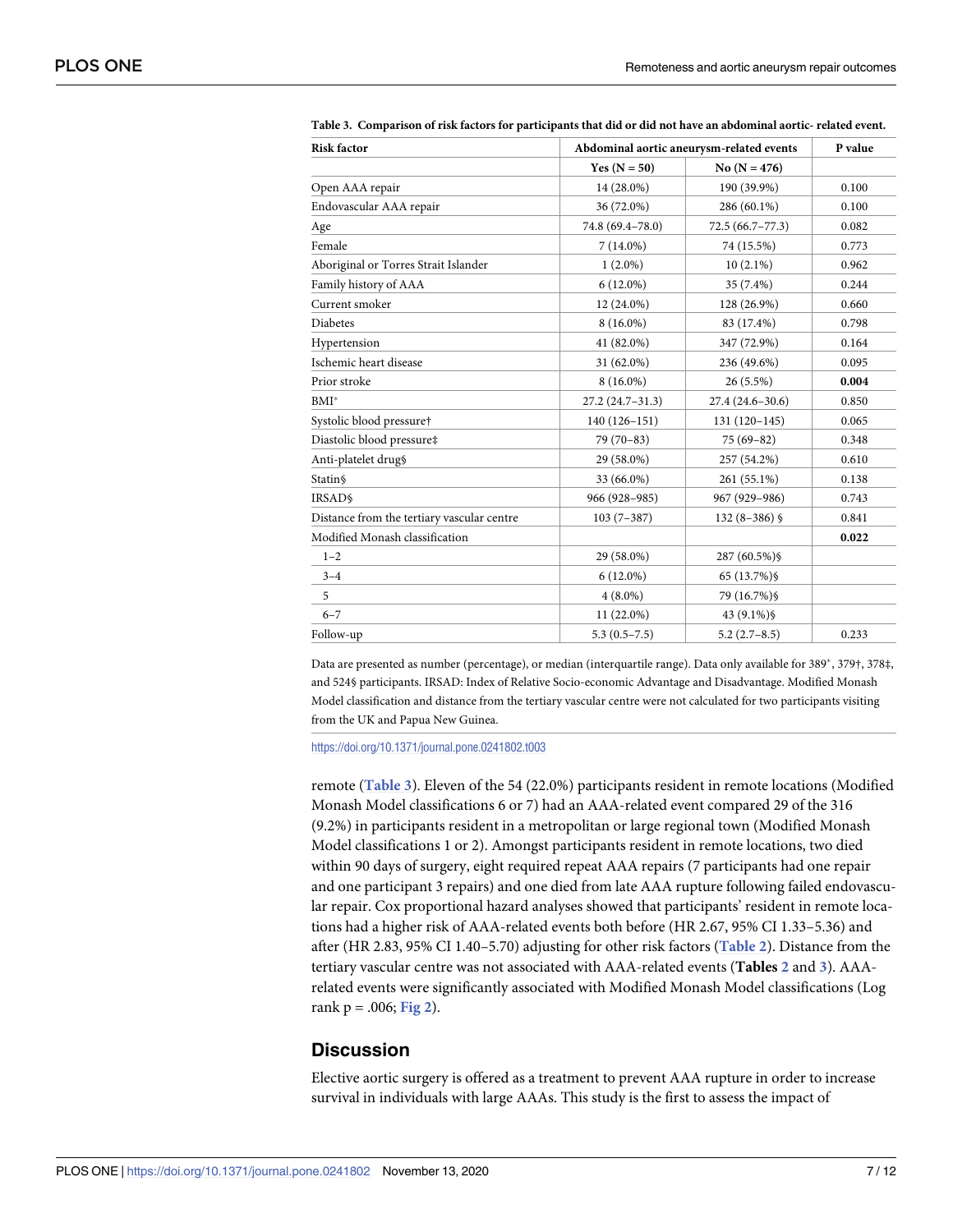<span id="page-7-0"></span>

# AM-related events by Modified Monash Model classification

<https://doi.org/10.1371/journal.pone.0241802.g002>

geographic variation on the outcome following elective AAA repair in Australia. The analysis was focused on the large geographic region of Northern Queensland. The main finding was that there was no relationship between survival and measures of remoteness, but that participants resident in the most remote locations were more likely to have an AAA-related event. The findings suggest that while it is feasible to offer an elective AAA repair service to a population dispersed over a wide geographic region without disparity in mortality, careful follow-up after repair is important in order to identify the need for repeat AAA surgery.

Late complications, such as endoleak, anastomotic aneurysm, graft migration, graft occlusion and new aortic aneurysm formation, have been reported following open or endovascular AAA repair [\[2,](#page-9-0) [25,](#page-10-0) [26\]](#page-10-0). Current guidelines recommend repeat aortic imaging and follow-up after AAA surgery, particularly endovascular repair [[7](#page-9-0), [12](#page-10-0)]. In the current study it was noted that endovascular repair has become the main method of repairing asymptomatic AAAs in North Queensland. 30 (5.7%) participants required at least one repeat AAA surgery and five (1.0%) had late AAA ruptures. Attending follow-up might be expected to be more difficult for individuals living in more remote locations [\[27\]](#page-10-0). AAA-related events were more common in participants resident in remote locations but only one of these was related to AAA rupture. This participant had failed endovascular AAA repair and was deemed unfit for open AAA repair thus could not have been avoided by more intense follow-up. The majority of AAArelated events (8 of 11) amongst participants living in remote locations were related to the requirement for repeat AAA surgery. While no information was collected on attendance for follow-up, these findings suggests that living in a remote locality is not a risk factor for late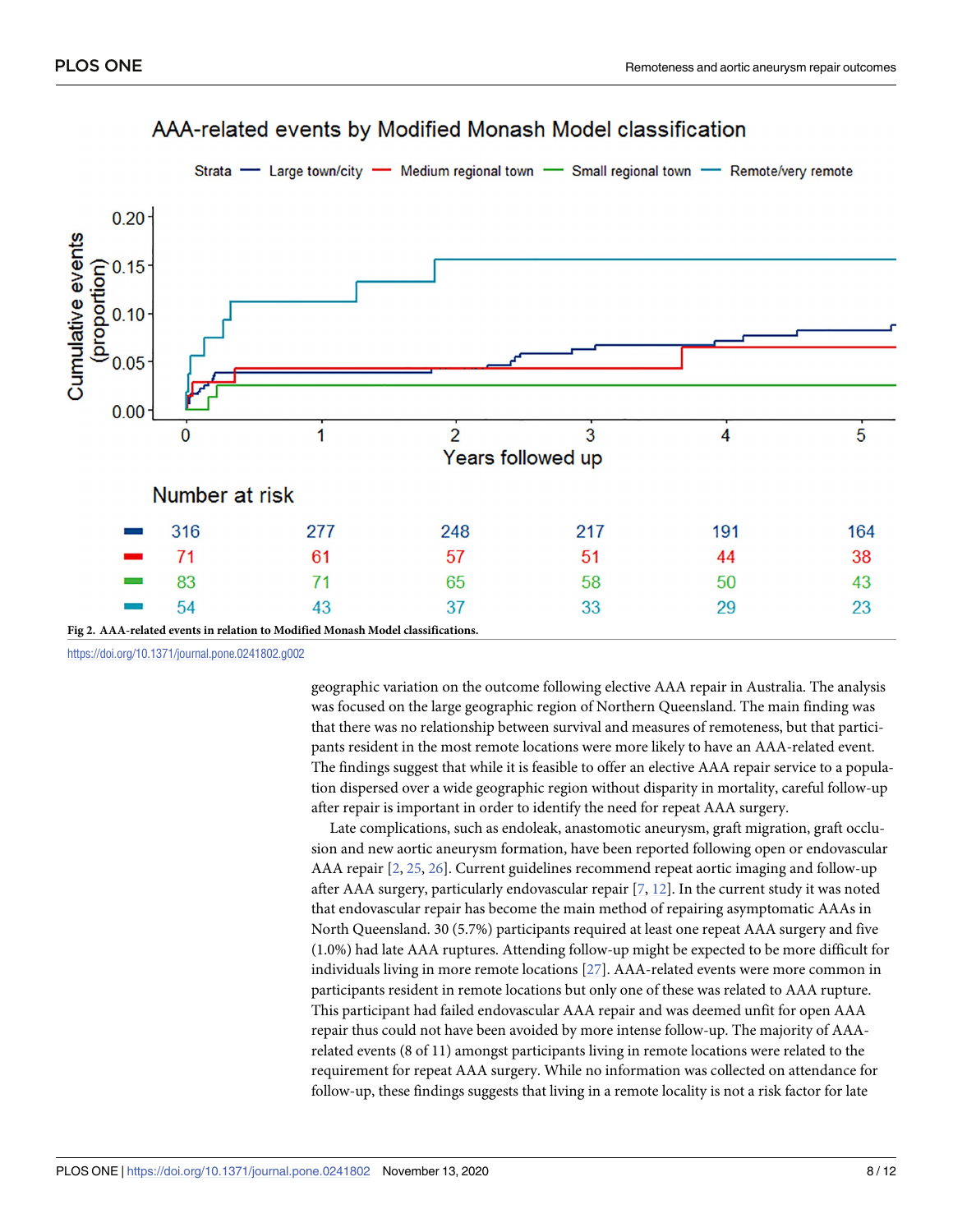<span id="page-8-0"></span>rupture after endovascular repair. Thus, remoteness does not appear to be a reason to recommend against endovascular AAA repair as long as it is feasible to attend follow-up in order to detect the need for secondary AAA repair.

In some countries, such as the USA, individuals living in more rural localities attend smaller hospitals for AAA repair [\[28\]](#page-10-0). A number of prior systematic reviews have highlighted potential concerns that this approach may result in higher mortality rates due to inexperienced surgical teams performing AAA repair [[5](#page-9-0), [6,](#page-9-0) [29\]](#page-10-0). In North Queensland, Australia, AAA repair is performed by Royal Australasian College of Surgeons accredited vascular surgeons at one public and private hospital. This means populations dispersed over a large land mass need to attend these tertiary facilities. The advantage of this centralized approach is that surgeons, anesthetists, nurses and support staff gain increased experience of AAA repair procedures and care pathways. Such a centralized approach is favored in a number of other countries such as the UK and has been reported to reduce perioperative mortality [[30](#page-11-0)]. In contrast to this intense interest in the relationship between hospital and surgeon volumes and the outcome of AAA repair, there has been relatively little study of the relationship between place of residence and the outcome of elective AAA repair. No prior studies of the relationship between remoteness of place of residence and long-term outcome of elective AAA repair were identified. A previous USA study reported that individuals living in more rural locations had reduced perioperative mortality following elective AAA repair [[20](#page-10-0)]. The relationship between remoteness and outcome of ruptured AAA has been studied in Australia and Norway. A report from Tasmania suggested that living in a more rural locations was not associated with increased mortality from ruptured AAA [\[31\]](#page-11-0). Geographic disparity in the outcome of ruptured AAA has been reported in Norway, although the exact relationship between measures of remoteness was not studied [[32](#page-11-0)]. In contrast, a previous population study in New South Wales reported no relationship between remoteness of residence and community mortality following AAA rupture [\[33\]](#page-11-0). It is likely however that some sudden deaths due to AAA rupture are not recorded as an AAA-related mortality.

The current study has a number of strengths and limitations. Strengths include the large number of participants recruited from a wide geographic region serviced by one public and one private tertiary hospital with a consistent treating team over an extended period. Limitations of the study include the retrospective design, that the study may have been underpowered since only 54 participants were from remote or very remote locations and the lack of information about post-operative imaging. Post-mortem rates in Australia are very low, and while causes of death were obtained from death records it is possible that some AAA-related mortalities were not correctly coded. Furthermore, the findings may not be generalizable to other locations in Australia or internationally where health systems and population density are different. Finally, it is possible that differences in primary care services or referral patterns in different geographic regions may have contributed to the findings.

In summary, the current study found that within North Queensland, Australia, survival following elective AAA surgery was unrelated to place of residence. AAA-related events were more common in participants located in remote regions highlighting the need for careful follow-up.

#### **Supporting information**

**S1 [Table.](http://www.plosone.org/article/fetchSingleRepresentation.action?uri=info:doi/10.1371/journal.pone.0241802.s001) Completed STROBE statement checklist.** (DOCX)

**S2 [Table.](http://www.plosone.org/article/fetchSingleRepresentation.action?uri=info:doi/10.1371/journal.pone.0241802.s002) Comparison of risk factors of participants undergoing open and endovascular abdominal aortic aneurysm repair.** Data are presented as number (percentage), or median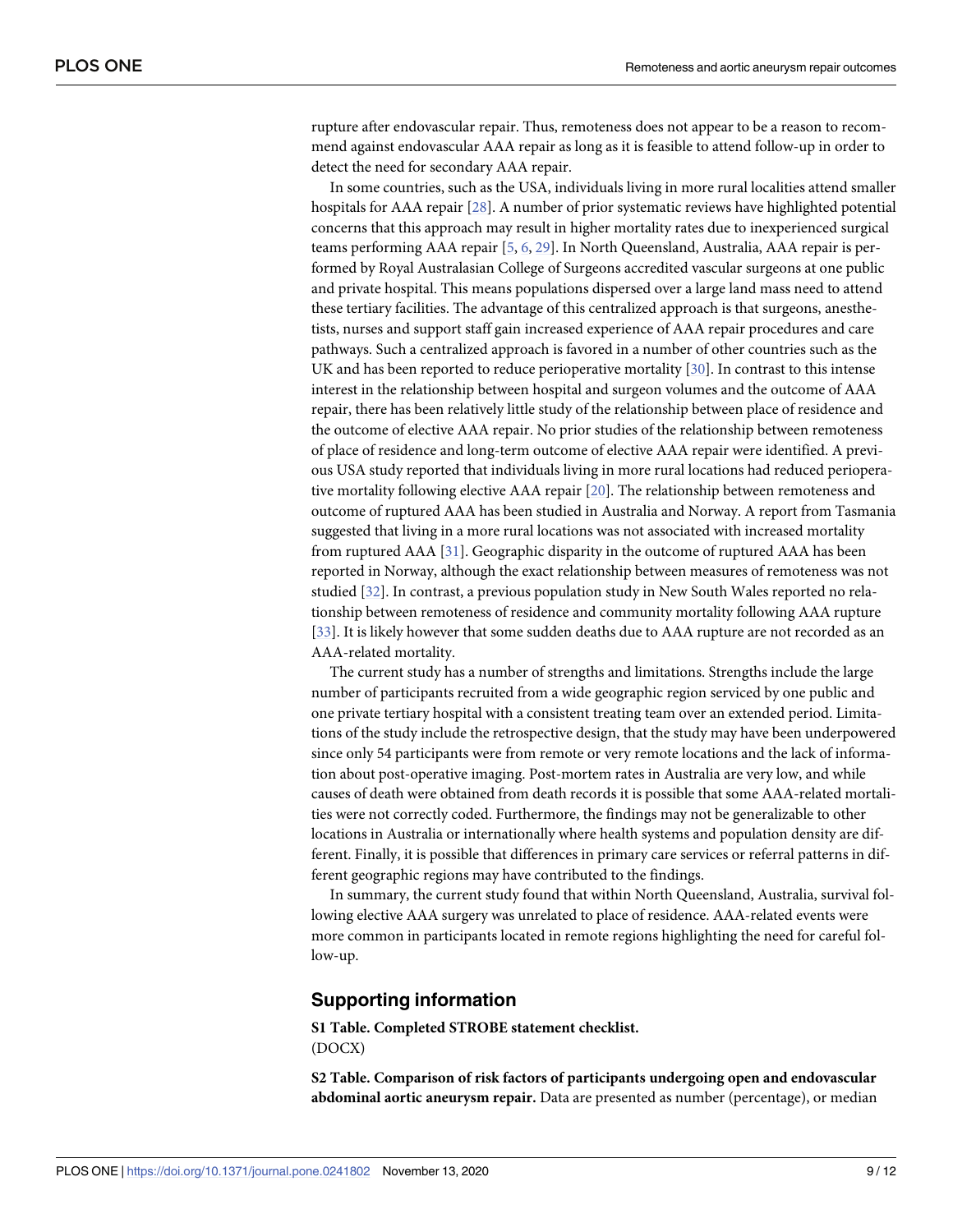<span id="page-9-0"></span>(interquartile range). Data only available for  $389^*$ ,  $379^+$ ,  $378^+$ , and  $524\$  participants. IRSAD: Index of Relative Socio-economic Advantage and Disadvantage. Modified Monash Model classification and distance from the tertiary vascular centre were not calculated for two participants visiting from the UK and Papua New Guinea (one in the endovascular group and one in the open group). (DOCX)

**S3 [Table.](http://www.plosone.org/article/fetchSingleRepresentation.action?uri=info:doi/10.1371/journal.pone.0241802.s003) Causes of death.** (DOCX)

#### **Author Contributions**

**Conceptualization:** Jonathan Golledge.

**Data curation:** Jonathan Golledge, Ramesh Velu, Frank Quigley.

**Formal analysis:** Jonathan Golledge, Aaron Drovandi, Joseph Moxon.

**Funding acquisition:** Jonathan Golledge.

**Investigation:** Jonathan Golledge.

**Methodology:** Jonathan Golledge.

**Writing – original draft:** Jonathan Golledge, Aaron Drovandi, Joseph Moxon.

**Writing – review & editing:** Jonathan Golledge, Aaron Drovandi, Ramesh Velu, Frank Quigley, Joseph Moxon.

#### **References**

- **[1](#page-1-0).** Sampson UK, Norman PE, Fowkes FG, Aboyans V, Yanna S, Harrell FE, et al. Global and regional burden of aortic dissection and aneurysms: mortality trends in 21 world regions, 1990 to 2010. Glob Heart. 2014; 9(1):171–80. <https://doi.org/10.1016/j.gheart.2013.12.010> PMID: [25432126](http://www.ncbi.nlm.nih.gov/pubmed/25432126)
- **[2](#page-1-0).** Powell JT, Sweeting MJ, Ulug P, Blankensteijn JD, Lederle FA, Becquemin JP, et al. Meta-analysis of Individual-Patient Data From EVAR-1, DREAM, OVER and ACE Trials Comparing Outcomes of Endovascular or Open Repair for Abdominal Aortic Aneurysm Over 5 Years. Br J Surg. 2017; 104(3):166– 78. <https://doi.org/10.1002/bjs.10430> PMID: [28160528](http://www.ncbi.nlm.nih.gov/pubmed/28160528)
- **[3](#page-1-0).** United Kingdom Small Aneurysm Trial Participants, Powell JT, Brady AR, Brown LC, Fowkes FG, Greenhalgh RM, et al. Long-term outcomes of immediate repair compared with surveillance of small abdominal aortic aneurysms. N Engl J Med. 2002; 346(19):1445–52. [https://doi.org/10.1056/](https://doi.org/10.1056/NEJMoa013527) [NEJMoa013527](https://doi.org/10.1056/NEJMoa013527) PMID: [12000814](http://www.ncbi.nlm.nih.gov/pubmed/12000814)
- **[4](#page-1-0).** Tripodi P, Mestres G, Riambau V, Service. VACCH. Impact of Centralisation on Abdominal Aortic Aneurysm Repair Outcomes: Early Experience in Catalonia. Eur J Vasc Endovasc Surg. 2020. [https://doi.](https://doi.org/10.1016/j.ejvs.2020.03.009) [org/10.1016/j.ejvs.2020.03.009](https://doi.org/10.1016/j.ejvs.2020.03.009) PMID: [32312668](http://www.ncbi.nlm.nih.gov/pubmed/32312668)
- **[5](#page-8-0).** Holt PJ, Poloniecki JD, Gerrard D, Loftus IM, Thompson MM. Meta-analysis and Systematic Review of the Relationship Between Volume and Outcome in Abdominal Aortic Aneurysm Surgery. Br J Surg. 2007; 94(4):395–403. <https://doi.org/10.1002/bjs.5710> PMID: [17380547](http://www.ncbi.nlm.nih.gov/pubmed/17380547)
- **[6](#page-1-0).** Geiger JT, Aquina CT, Esce A, Zhao P, Glocker R, Fleming F, et al. 1-Year Patient Survival Correlates with Surgeon Volume following Elective Open Abdominal Aortic Surgery. J Vasc Surg. 2020.
- **[7](#page-1-0).** Wanhainen A, Verzini F, Van Herzeele I, Allaire E, Bown M, Cohnert T, et al. Editor's Choice—European Society for Vascular Surgery (ESVS) 2019 Clinical Practice Guidelines on the Management of Abdominal Aorto-iliac Artery Aneurysms. Eur J Vasc Endovasc Surg. 2019; 57(1):8–93.
- **[8](#page-1-0).** Edmonston C, Siskind V, Sheehan M. Understanding the Roles of Remoteness and Indigenous Status in Rural and Remote Road Trauma in North Queensland: Using a Mixed-Methods Approach. Int J Environ Res Public Health. 2020; 17(5):1467. <https://doi.org/10.3390/ijerph17051467> PMID: [32106471](http://www.ncbi.nlm.nih.gov/pubmed/32106471)
- **[9](#page-1-0).** Baade PD, Dasgupta P, Aitken JF, Turrell G. Geographic remoteness, area-level socioeconomic disadvantage and inequalities in colorectal cancer survival in Queensland: a multilevel analysis. BMC Cancer. 2013; 13:493. <https://doi.org/10.1186/1471-2407-13-493> PMID: [24152961](http://www.ncbi.nlm.nih.gov/pubmed/24152961)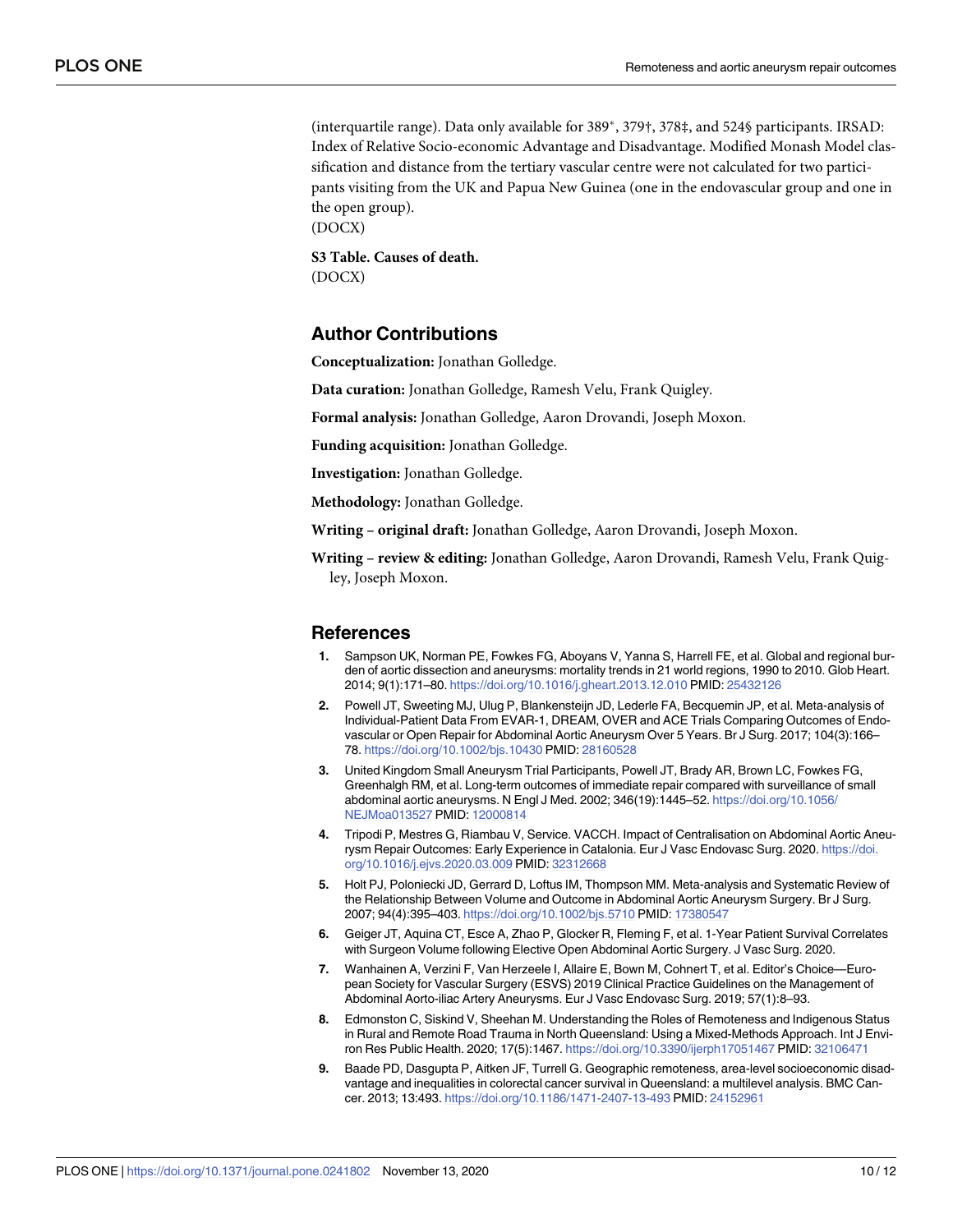- <span id="page-10-0"></span>**[10](#page-1-0).** Song S, Trisolini MG, LaBresh KA, Smith SCJ, Jin Y, Zheng ZJ. Factors Associated With County-Level Variation in Premature Mortality Due to Noncommunicable Chronic Disease in the United States, 1999– 2017. JAMA Netw Open. 2020; 3(2):e200241. <https://doi.org/10.1001/jamanetworkopen.2020.0241> PMID: [32108897](http://www.ncbi.nlm.nih.gov/pubmed/32108897)
- **[11](#page-1-0).** Chondur R, Li SQ, Guthridge S, Lawton P. Does relative remoteness affect chronic disease outcomes? Geographic variation in chronic disease mortality in Australia, 2002–2006. Aust N Z J Public Health. 2014; 38(2):117–21.
- **[12](#page-1-0).** Chaikof EL, Dalman RL, Eskandari MK, Jackson BM, Lee WA, Mansour MA, et al. The Society for Vascular Surgery practice guidelines on the care of patients with an abdominal aortic aneurysm. J Vasc Surg. 2018; 67(1):2–77.
- **[13](#page-2-0).** Von Elm E, Altman DG, Egger M, Pocock SJ, Gotzsche PC, Vandenbroucke JP. The Strengthening the Reporting of Observational Studies in Epidemiology (STROBE) statement: guidelines for reporting observational studies. Ann Intern Med. 2007; 147(8):573–7
- **[14](#page-2-0).** Australian Government Department of Health. Modified Monash Model Available at [https://](https://wwwhealthgovau/resources/publications/modified-monash-model-mmm-suburb-and-locality-classification-home-care-subsidy) [wwwhealthgovau/resources/publications/modified-monash-model-mmm-suburb-and-locality](https://wwwhealthgovau/resources/publications/modified-monash-model-mmm-suburb-and-locality-classification-home-care-subsidy)[classification-home-care-subsidy](https://wwwhealthgovau/resources/publications/modified-monash-model-mmm-suburb-and-locality-classification-home-care-subsidy). 2020.
- **[15](#page-2-0).** Golledge J, Cronin O, Iyer V, Bradshaw B, Moxon JV, Cunningham MA. Body mass index is inversely associated with mortality in patients with peripheral vascular disease. Atheroscler. 2013; 229(2):549– 55.
- **[16](#page-2-0).** Golledge J, Leicht A, Crowther RG, Clancy P, Spinks WL, Quigley F. Association of obesity and metabolic syndrome with the severity and outcome of intermittent claudication. J Vasc Surg. 2007; 45(1):40– 6.
- **[17](#page-2-0).** Australian Bureau of Statistics. Index or Relative Social Advantage and Disadvantage. Available from [https://www.abs.gov.au/ausstats/abs@.nsf/Lookup/by%20Subject/2033.0.55.001~2016~Main%](https://www.abs.gov.au/ausstats/abs@.nsf/Lookup/by%20Subject/2033.0.55.001~2016~Main%20Features~IRSAD%20Interactive%20Map~16) [20Features~IRSAD%20Interactive%20Map~16](https://www.abs.gov.au/ausstats/abs@.nsf/Lookup/by%20Subject/2033.0.55.001~2016~Main%20Features~IRSAD%20Interactive%20Map~16). Last updated 27th March 2018, last accessed 10th May 2020.
- **[18](#page-2-0).** Morris DR, Singh TP, Moxon JV, Smith A, Stewart F, Jones RE, et al. Assessment and validation of a novel angiographic scoring system for peripheral artery disease. Br J Surg. 2017; 104(5):544–54.
- **19.** Moxon JV, Jones RE, Wong G, Weir JM, Mellett NA, Kingwell BA, et al. Baseline serum phosphatidylcholine plasmalogen concentrations are inversely associated with incident myocardial infarction in patients with mixed peripheral artery disease presentations. Atheroscler. 2017; 263:301–8.
- **[20](#page-2-0).** Morris DR, Rodriguez AJ, Moxon JV, Cunningham MA, McDermott MM, Myers J, et al. Association of lower extremity performance with cardiovascular and all-cause mortality in patients with peripheral artery disease: a systematic review and meta-analysis. J Am Heart Assoc. 2014; 3(4):e001105.
- **[21](#page-2-0).** Queensland Health. Queensland hospital admitted data collection manual 2015–2016. Available from: <https://www.health.qld.gov.au/hsu/collections/qhapdc>. Last updated 29th July 2020.
- **[22](#page-3-0).** Golledge J, Hankey GJ, Almeida OP, Flicker L, Norman PE, Yeap BB. Plasma free thyroxine in the upper quartile is associated with an increased incidence of major cardiovascular events in older men that do not have thyroid dysfunction according to conventional criteria. Int J Cardiol. 2018; 254:316–21.
- **[23](#page-3-0).** Thomas Manapurathe D MJ, Krishna SM, Rowbotham S, Quigley F, Jenkins J, Bourke M, et al. Cohort Study Examining the Association Between Blood Pressure and Cardiovascular Events in Patients With Peripheral Artery Disease. J Am Heart Assoc. 2019; 8(6):e010748.
- **[24](#page-3-0).** Peduzzi P, Concato J, Kemper E, Holford TR, Feinstein AR. A simulation study of the number of events per variable in logistic regression analysis. Journal of clinical epidemiology. 1996; 49(12):1373–9.
- **[25](#page-7-0).** Rajendran S, May J. Late Rupture of Abdominal Aortic Aneurysm After Endovascular Repair. J Vasc Surg. 2017; 65(1):52–7.
- **[26](#page-7-0).** Antoniou GA, Georgiadis GS, Antoniou SA, Neequaye S, Brennan JA, Torella F, et al. Late Rupture of Abdominal Aortic Aneurysm After Previous Endovascular Repair: A Systematic Review and Meta-analysis. J Endovasc Ther. 2015; 22(5):734–44. <https://doi.org/10.1177/1526602815601405> PMID: [26286073](http://www.ncbi.nlm.nih.gov/pubmed/26286073)
- **[27](#page-7-0).** Australian Institute of Health and Welfare. Rural & Remote Health. Cat no. PHE 255. Canberra: AIHW. Available from: [https://www.aihw.gov.au/reports/rural-remote-australians/rural-remote-health.](https://www.aihw.gov.au/reports/rural-remote-australians/rural-remote-health) Last updated 22nd October 2019. Last accessed 8th July 2020.
- **[28](#page-8-0).** Mell MW, Bartels C, Kind A, Leverson G, Smith M. Superior Outcomes for Rural Patients After Abdominal Aortic Aneurysm Repair Supports a Systematic Regional Approach to Abdominal Aortic Aneurysm Care. J Vasc Surg. 2012; 56(3):608–13. <https://doi.org/10.1016/j.jvs.2012.02.051> PMID: [22592042](http://www.ncbi.nlm.nih.gov/pubmed/22592042)
- **[29](#page-8-0).** Phillips P, Poku E, Essat M, Woods HB, Goka EA, Kaltenthaler EC, et al. Procedure Volume and the Association with Short-term Mortality Following Abdominal Aortic Aneurysm Repair in European